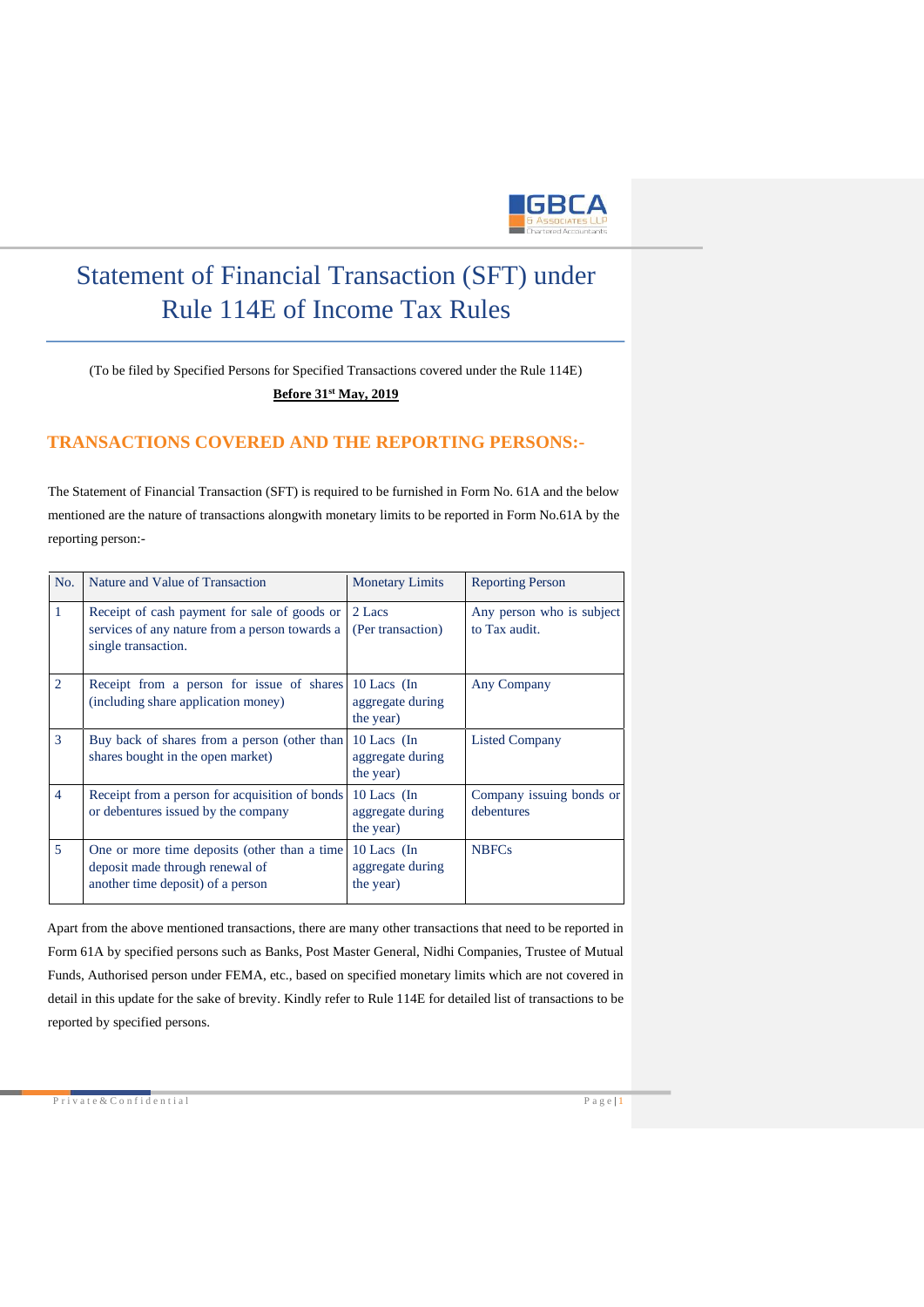

## **DUE DATE OF FILING FORM NO. 61A**

The return in Form No. 61A has to be furnished to the Director of Income-tax (Intelligence and Criminal Investigation) or the Joint Director income-tax (Intelligence and Criminal Investigation) on or before the  $31<sup>st</sup>$  May following the end of financial year.

For example, For Financial Year 2018-19, the due date for furnishing Form No. 61A is 31<sup>st</sup> May, 2019.

# **PROCESS TO BE ADOPTED FOR REPORTING**

## **New Registration:-**

The reporting institution is required to log in to the e-website with the IT Login and generate ITDREIN by following the below mentioned steps:

"My Account > Reporting Portal > Confirm > New Registration > Choose Form Type and Reporting Entity Category > Fill form on Reporting entity detail page > Click Add Principal Officer button > Enter details of Principal Officer > 'Submit' Form or add 'Designated Director', 'Nodal Officer',' Alternate Nodal Officer' and 'Sub Users' > Click 'Submit' {Acknowledgement Pdf will be generated} > On successful registration, ITDREIN and credentials will be sent to mail id.

#### **Existing Registration:-**

In case if the reporting institution has already created user credentials under earlier reporting mechanism, then the reporting institution shall be able to login with the same credentials on the reporting portal (report.insight.gov.in).

### **Uploading of Form 61A:-**

The Authorized Person needs to follow the below mentioned steps for uploading Form No. 61A:-

- □ Login on "report.insight.gov.in".
- $\Box$  From the home page, click Statements on the toolbar at the top.
- □ Click the Statements Upload button on the left sidebar menu.
- $\Box$  In the upload Statement Form, fill out the mandatory details.
- Browse and locate the XML Statement file to be uploaded and click Upload.
- $\Box$  The display of success message, after validation confirms the upload.